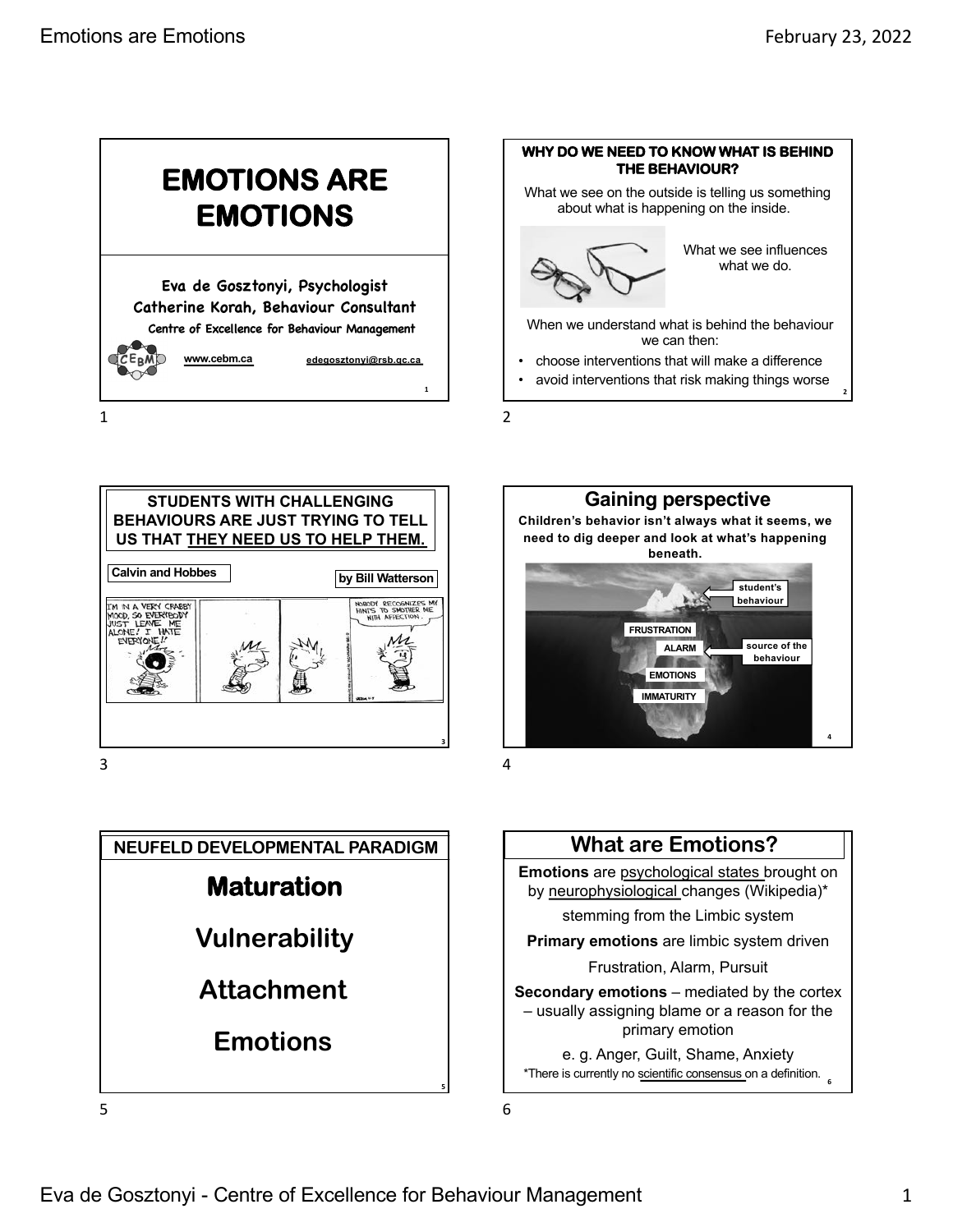## **Emotions and Cognitive Impairment?**

All humans experience emotions.

Emotions are universal.

The limbic system is rarely affected when there are cognitive impairments.

Primary emotions are evident nonverbally.

7



8

**7**



9







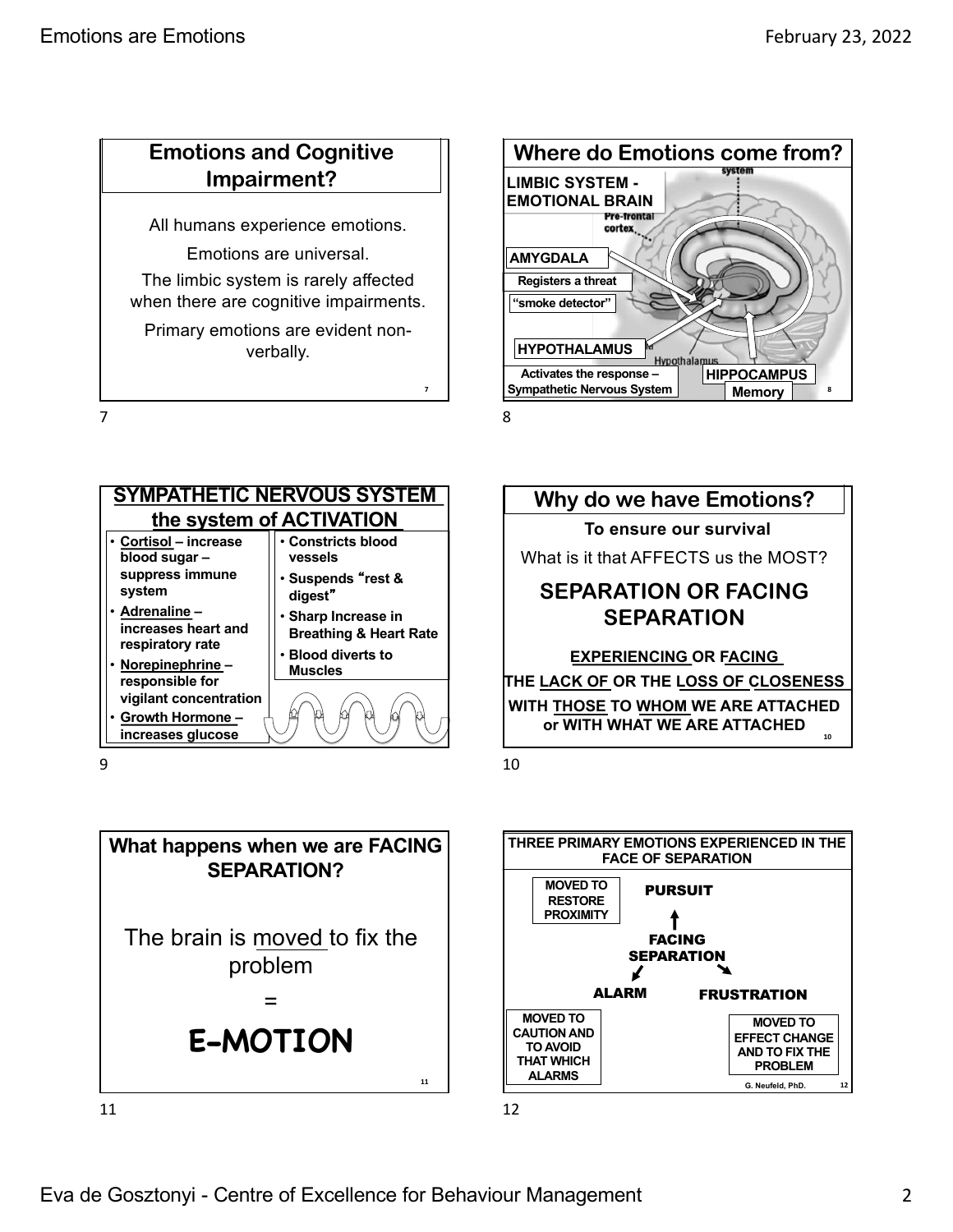

#### 13

# **EMOTIONS AND BEHAVIOUR**

Emotions can be expressed in many ways:

- Non-verbal
- Verbal
- **Physical**

Emotions can be identified

- Change in skin colour
- General agitation
- Dilation of eyes etc.

14





16



15



List all the frustrations your student could have that morning prior to coming to the classroom.

What frustrations are added in the

classroom?

 $\blacksquare$ 

 $\sum_{i=1}^{n}$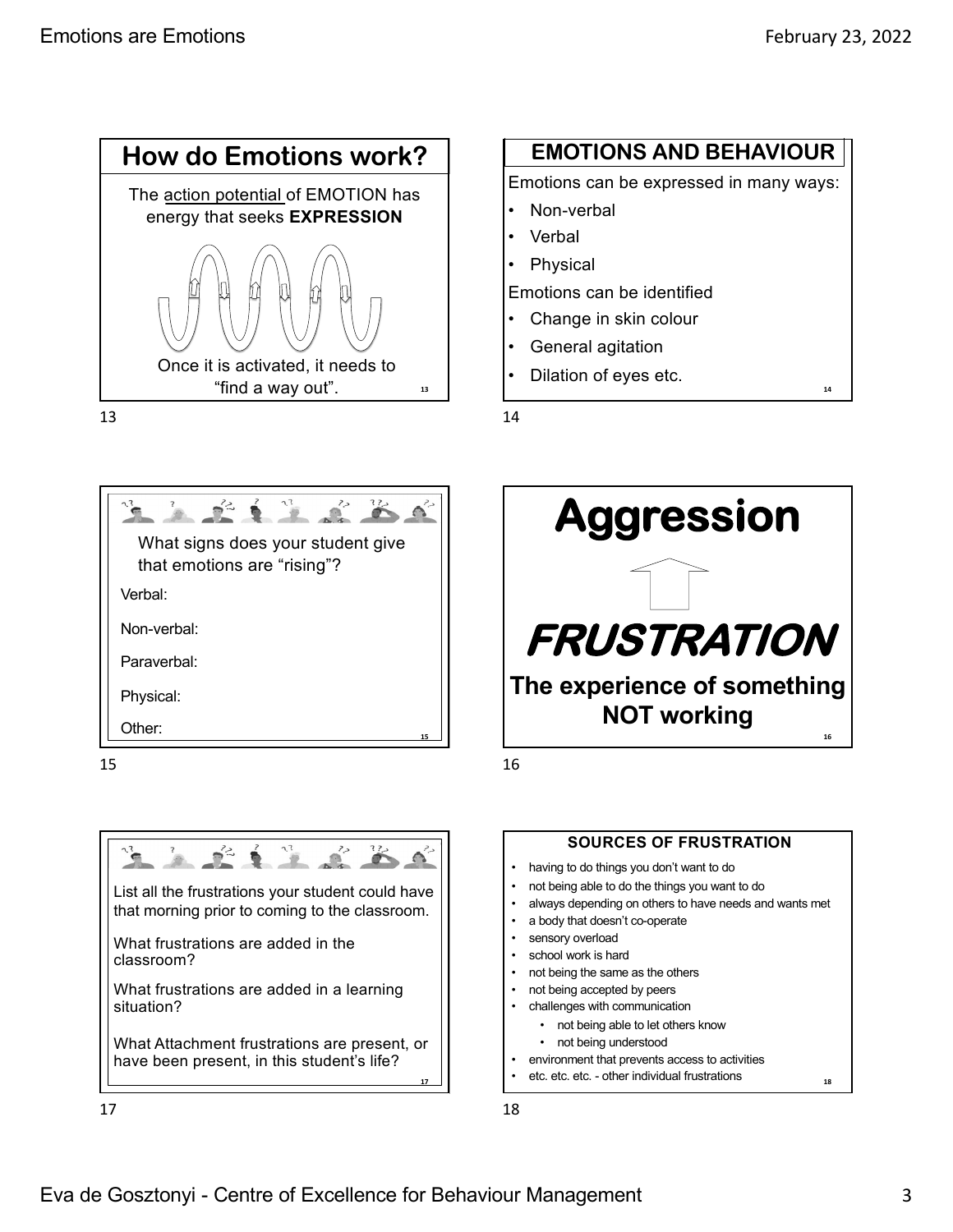**A T T A C K**

 $\Box$ 



19

### **ATTACHMENT FRUSTRATION**

Arises when separated from those who are meant to care for us. One of the most fundamental sources of frustration.

- frequent hospitalization
- parents arguing especially about the stress of caring for
- rejected by parent / being a burden
- Never feeling "good enough" focus on fixing going from specialist to specialist – too many "strangers"
- parents not living together and not getting along
- rejected by siblings
- parent having a new partner or multiple partners
- birth of a sibling
- separation from biological parents (foster care or adoption)
- adverse family conditions (ACES study trauma)

21







**FRUSTRATION**

22

**21**

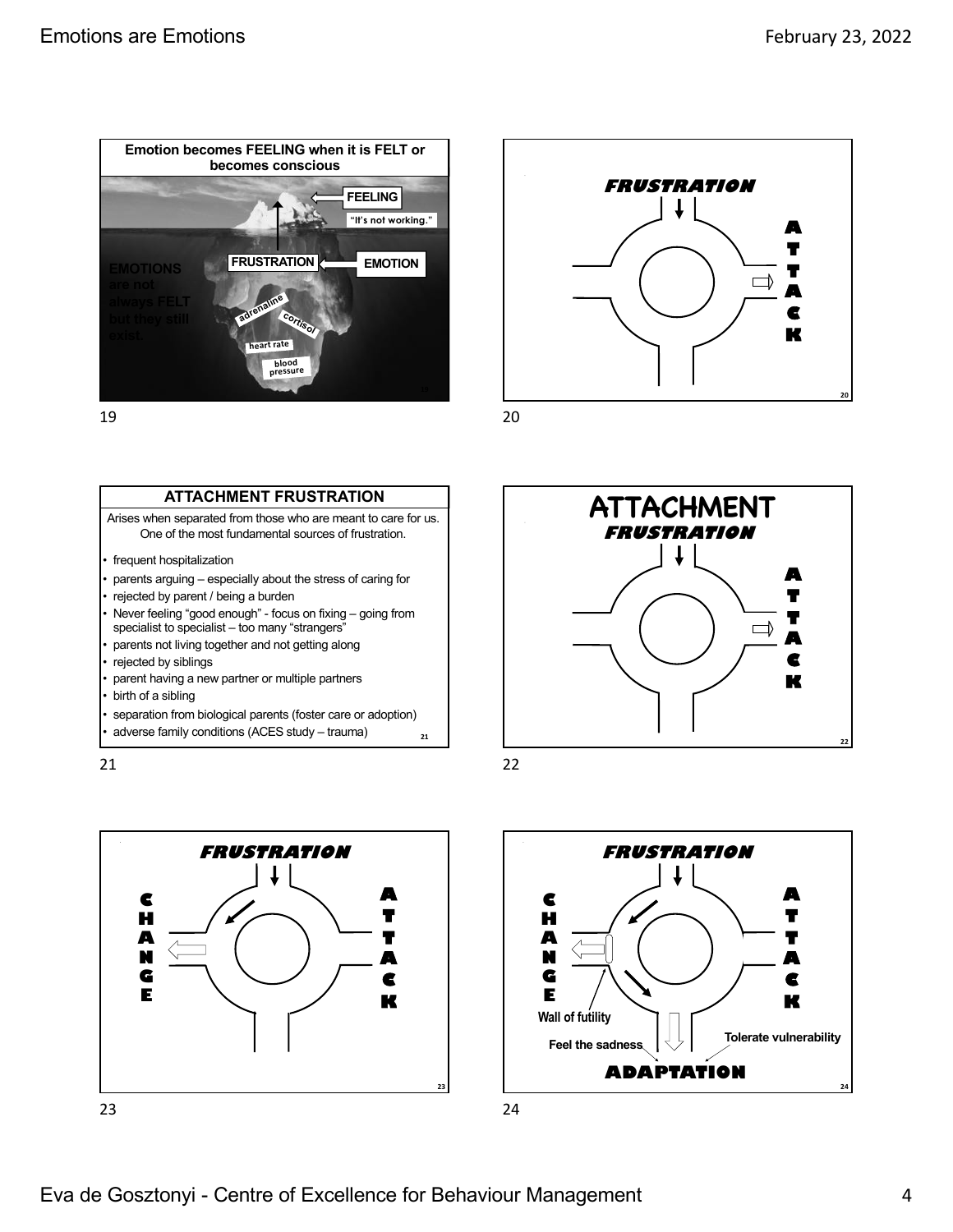



27



29





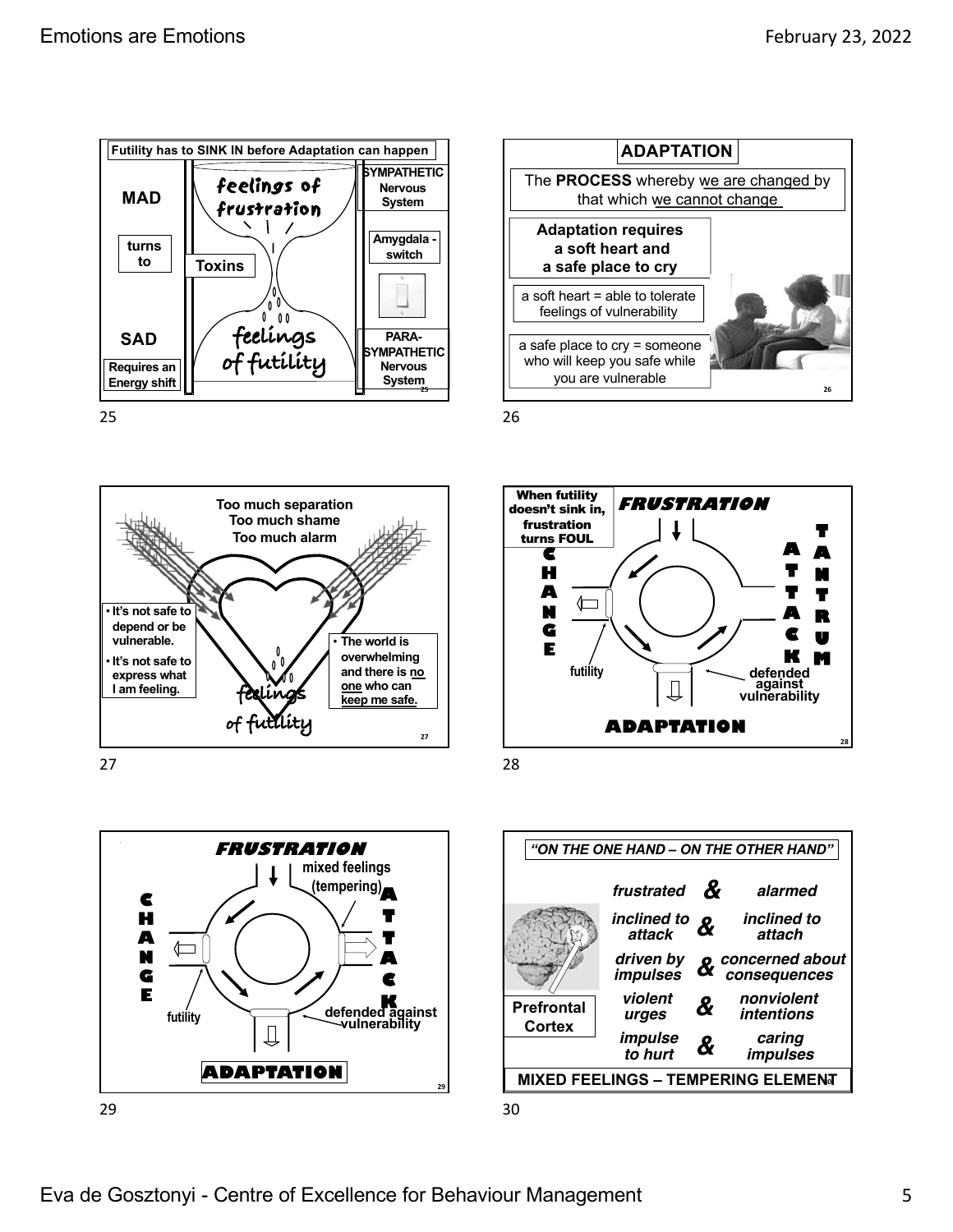





**31**



33





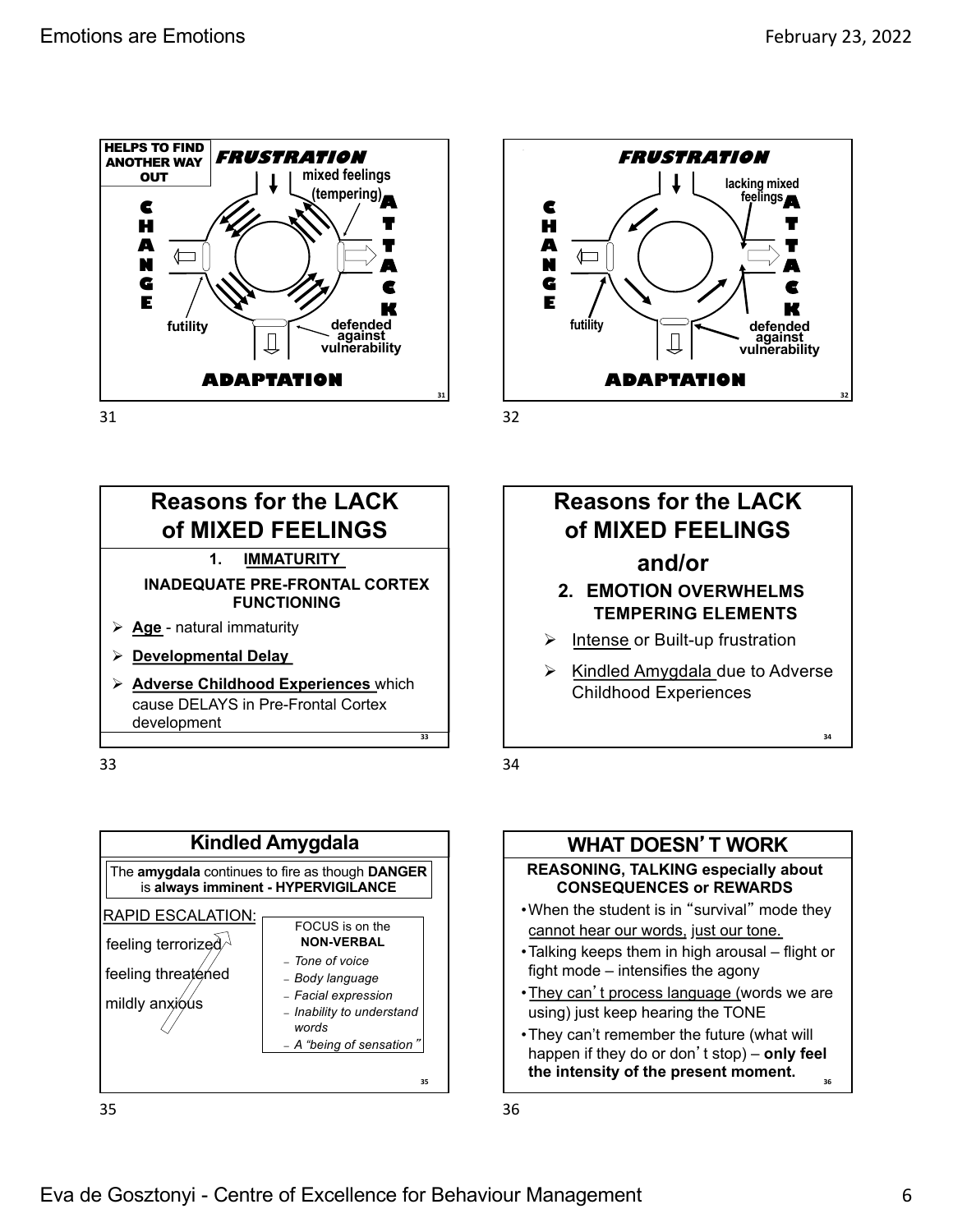# **WHY CONVENTIONAL DISCIPLINE BACKFIRES**

## **Sanctions and Consequences** are chosen to be **deliberately frustrating**

*Since you have such a difficult time handling frustration in a civilized manner, let me give you even more frustration to handle.*-

These may have to be imposed to send the message to others that: *"THIS BEHAVIOUR IS BEING TAKEN SERIOUSLY".* **<sup>37</sup>**

37



39





38



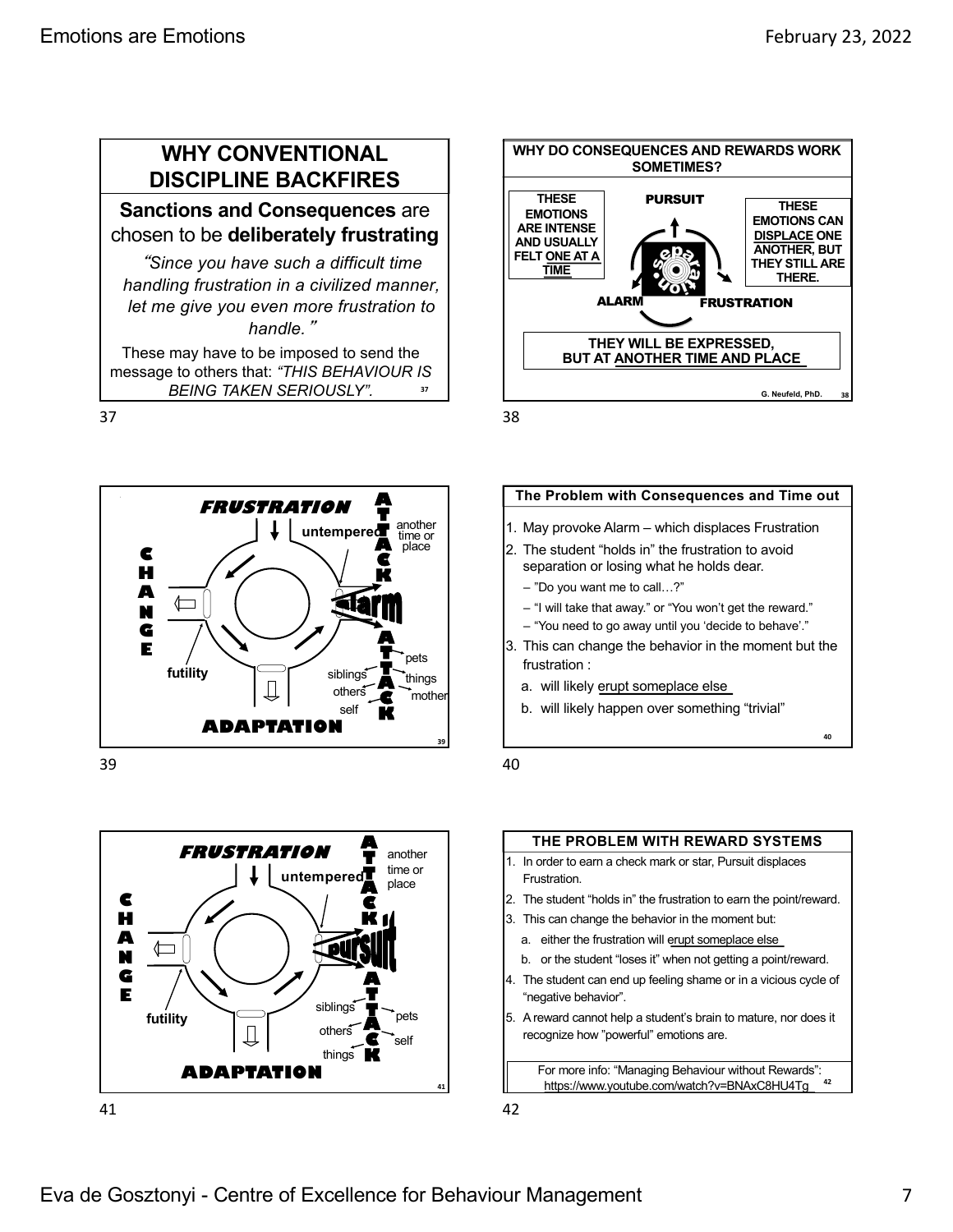



45

#### **Don't use the Relationship against the student by using a Time Out**

- 1. When a student is sent away from us, their desire to restore the relationship (Pursuit or Alarm) moves them to want to "behave".
- 2. This works, if the student can feel their sadness and if they have the pre-frontal cortex capacity to temper their behaviour.
- 3. If not, and if the student spends a lot of time in Time Out, they start losing hope and usually start defending even more against vulnerability
- 4. Once they become defended it becomes even harder to manage them.

47



44





## **Instead use TIME AWAY**

- 1. If necessary, use TIME AWAY.
- 2. Send the student TO SOMEONE or to a Nurturing Support Centre (NSC).
- 3. Use a dignified way to have the student leave
- a) Send the student on an 'errand'
- 4. If no other adult is available create a "safe spot" or "quiet corner". Let the student know you will be there shortly.
- 5. Always go to the student and let them know that the relationship is still intact.
- 6. It is always up to the adult to restore and maintain the relationship with a student. **48**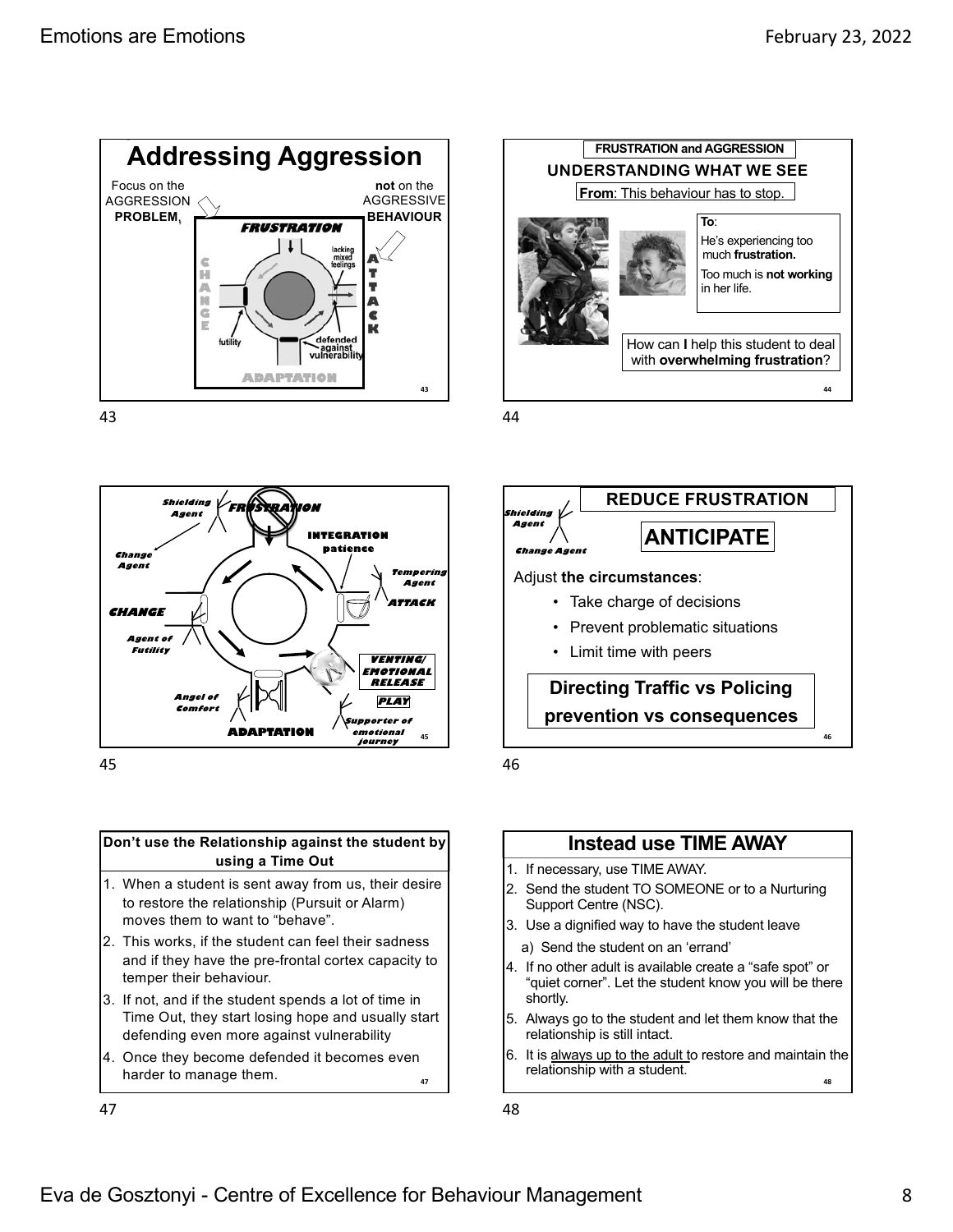



• find the student's natural bent for relieving foul frustration • come alongside when the student's frustration is mild and suggest nonviolent ways of relieving the frustration • Encourage times for venting find ways of relieving some foul frustration together -PLAY model or SCRIPT nonviolent ways of relieving foul frustration ideas and good intentions regarding nonviolent **Supporter of emotional journey FACILITATE SAFE ERUPTIONS and ALLOW FOR VENTING 51**





# use times of strong connection to LEAD the student to eruptions 51 52 **Q** Sensory Room

- used as a preventative measure scheduled
- with an adult
- designed to provide deep muscle release helps with emotions
- **Q** Calming Room (Snoezelen)
	- used to help calm the system to deal with sensory overload
	- child directed
- **Q** Emotions Room
	- used to give emotions a safe space to release
	- with an adult
- □ Isolation Room (student cannot leave)
	- only to be used if the student is of significant danger to self or others
	- not to be used for educative purposes or to teach a lesson<sub>53</sub>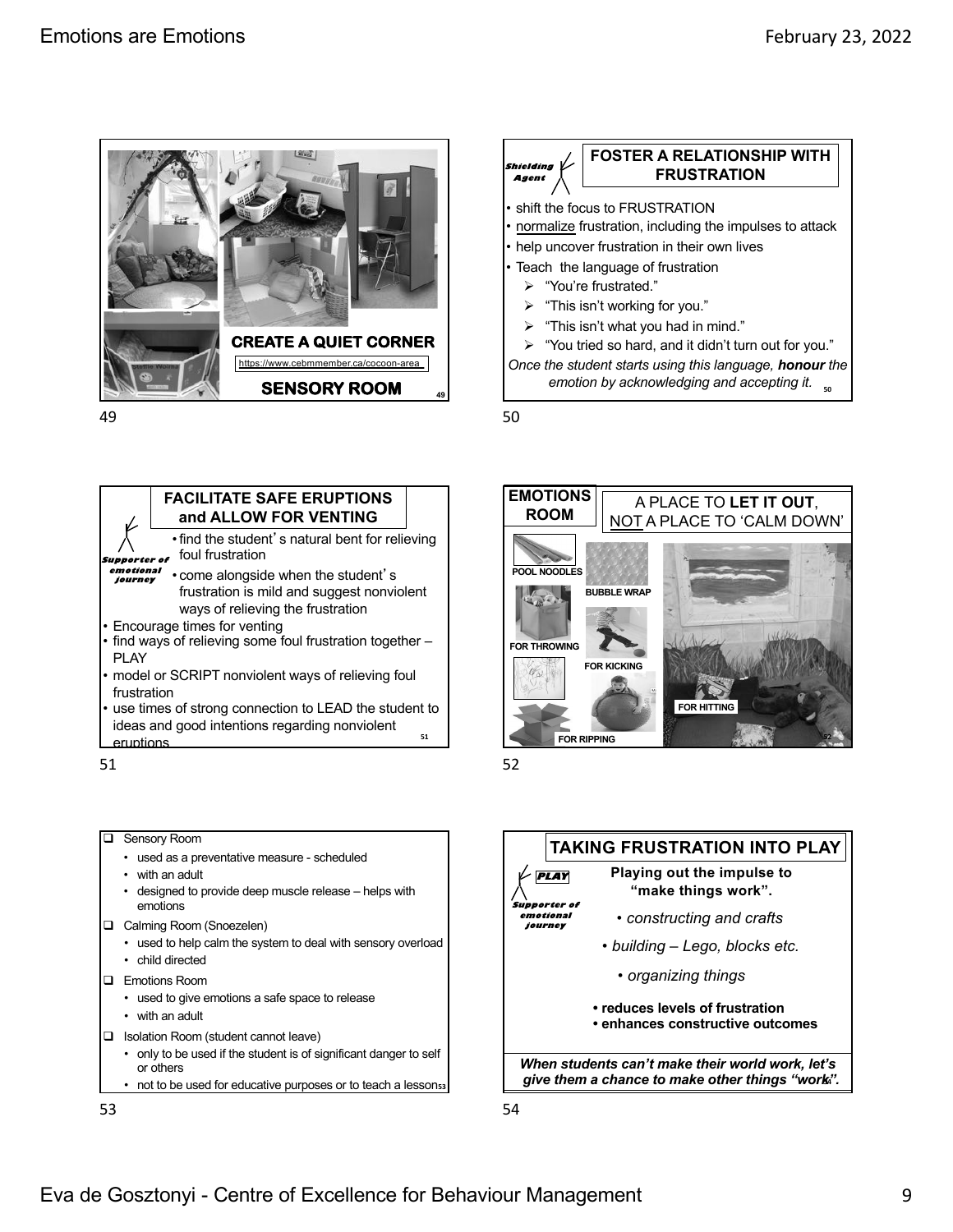| <b>TAKING FRUSTRATION INTO PLAY</b><br><b>Playing out the impulse to</b> |                          |                         |                                  |  |  |
|--------------------------------------------------------------------------|--------------------------|-------------------------|----------------------------------|--|--|
|                                                                          | <b>ATTACK or DESTROY</b> |                         |                                  |  |  |
| Supporter of<br>emotional                                                |                          |                         | <b>IDEAS FOR PLAYFUL RELEASE</b> |  |  |
| journey                                                                  |                          |                         |                                  |  |  |
| Dancing to "loud" music                                                  |                          |                         | Clapping games                   |  |  |
| • Write/draw frustrations<br>on paper - make balls to<br>throw           |                          | Stomp dancing           |                                  |  |  |
|                                                                          |                          | • Drumming on the table |                                  |  |  |
|                                                                          |                          | Play fighting – pool    |                                  |  |  |
| Paper snowball fights                                                    |                          |                         | noodles                          |  |  |
| • Pool noodle drumming                                                   |                          |                         | Attack games with toys           |  |  |
| Use Brain Breaks                                                         |                          |                         |                                  |  |  |
| 55<br>Find ways to help the student move their body                      |                          |                         |                                  |  |  |









56





#### **What to do if a student keeps getting into trouble?**

- 1. If the student continually gets into difficulty in a situation or with an object, you can TAKE CHARGE OF it.
	- a) Limit its use
	- b) Put in structure to prevent problems
	- c) Prevent the student from getting into trouble by taking it away.
- 2. BUT ONLY BECAUSE IT IS IN THE STUDENT'S BEST INTEREST – NOT because the removal will actually change the behaviour.**60**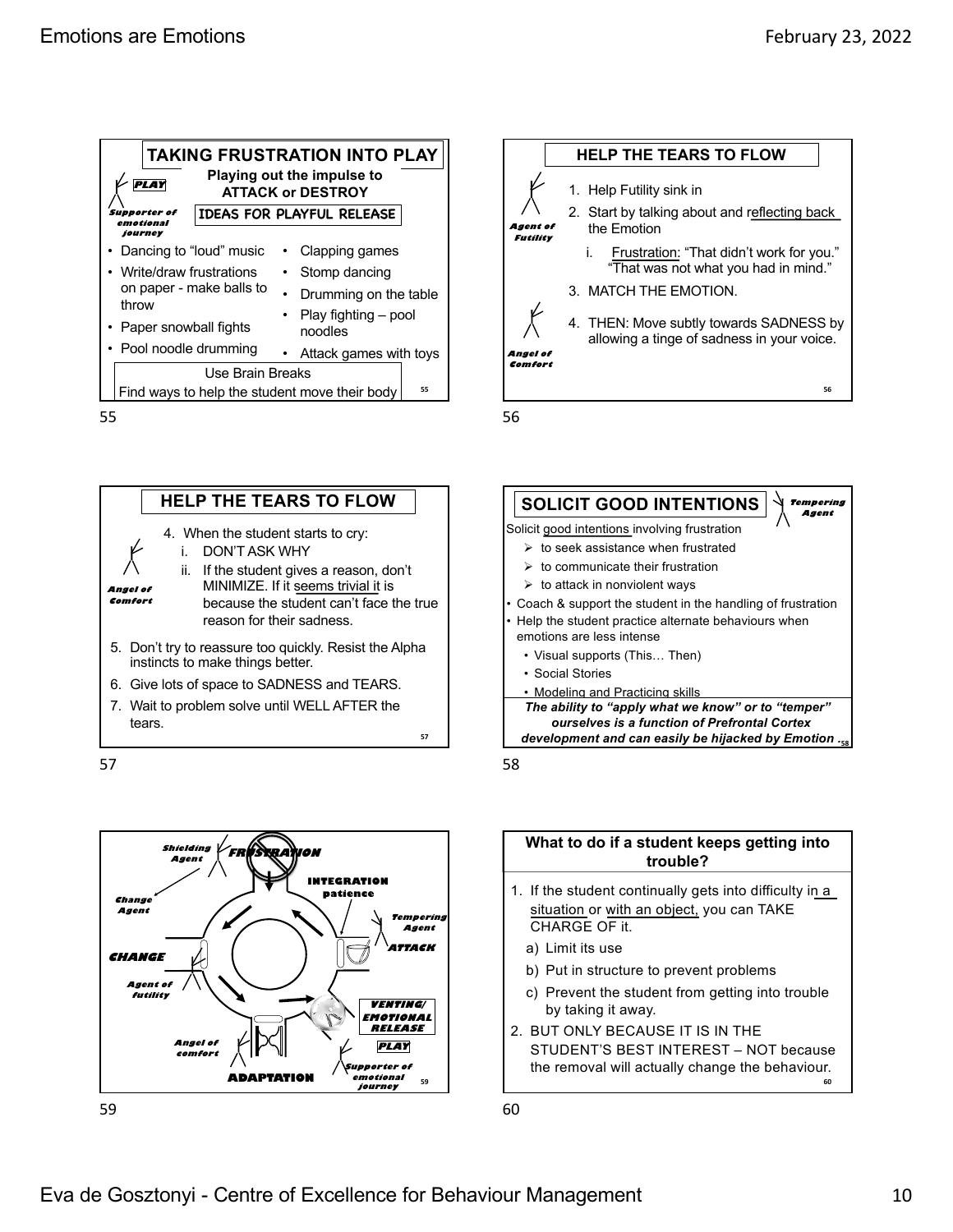#### **CASE STUDY**

Greg was a grade 1 student who struggled with reading and writing. He showed signs of an Autism Spectrum disorder, but was not yet diagnosed. He was often agitated, had a hard time following rules. His language skills were poor, he would repeat words and sentences when he became agitated.

When the principal was called, Greg was threatening his teacher with a long pointer stick, insisting that she let him have his lunch bag in the classroom.

61

#### **CASE STUDY**

When the principal was called, Greg was threatening his teacher with a long pointer stick, insisting that she let him have his lunch bag in the classroom.

#### **WHAT DID THE SCHOOL DO?**

Sadly, they had to suspend Greg (School Code of Conduct) to show the other children they were protecting them.

During the team meeting the teacher shared that Greg said that he needed to see his lunch and became agitated when he had to put it away. The teacher decided that she could let him have his lunch in the classroom as long as he did not eat his food until the appropriate time.

**63** accommodations needed to be made for him. As a young adult he Note: Greg was eventually diagnosed with an ASD and an intellectual delay. During his academic career, many such [represented Canada at the Special O](https://www.cebm.ca/video-recordings)lympics and won 3 medals.

63



65



62

**61**